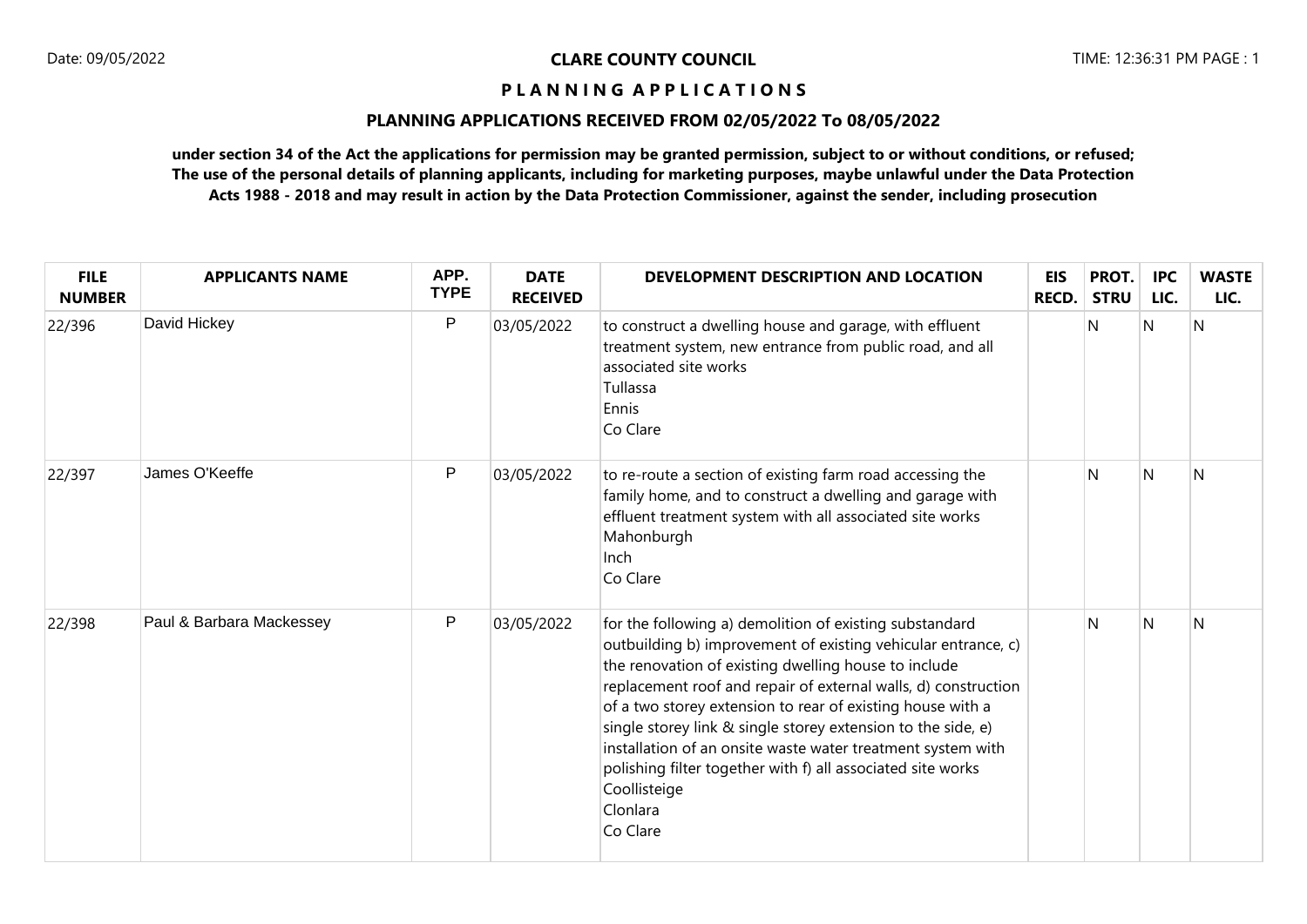# **PLANNING APPLICATIONS RECEIVED FROM 02/05/2022 To 08/05/2022**

| 22/399 | P Neenan                           | P            | 03/05/2022 | to RETAIN existing ground floor structures Ref P04/869, and<br>to complete dwelling, garage, septic tank, foul sewerage<br>treatment system & percolation area<br>Drumellihy<br>Cree<br>Co Clare                                | N | N              | N |
|--------|------------------------------------|--------------|------------|---------------------------------------------------------------------------------------------------------------------------------------------------------------------------------------------------------------------------------|---|----------------|---|
| 22/400 | Estate of James Christopher Boland | $\mathsf{R}$ | 03/05/2022 | to RETAIN existing dwelling house with connection to<br>treatment system Planning Ref. P21/897 and existing public<br>water supply<br><b>Breaffy South</b><br>Miltown Malbay<br>Co Clare                                        | N | $\overline{N}$ | N |
| 22/401 | Frank O'Brien                      | $\mathsf{R}$ | 03/05/2022 | the development consists of RETENTION of: (a)<br>extension/modifications to existing house, (b)<br>enclosure/modification of existing shed (c) RETENTION of<br>existing garden shed<br>Cloonamirran<br>Mountshannon<br>Co Clare | N | $\overline{N}$ | N |
| 22/402 | Mary & Ted Wynne                   | P            | 03/05/2022 | to construct a coffee takeaway structure together with<br>ancillary site works and services including signage<br>Carrowkeel East<br>Inagh<br>Co Clare                                                                           | N | <sup>N</sup>   | N |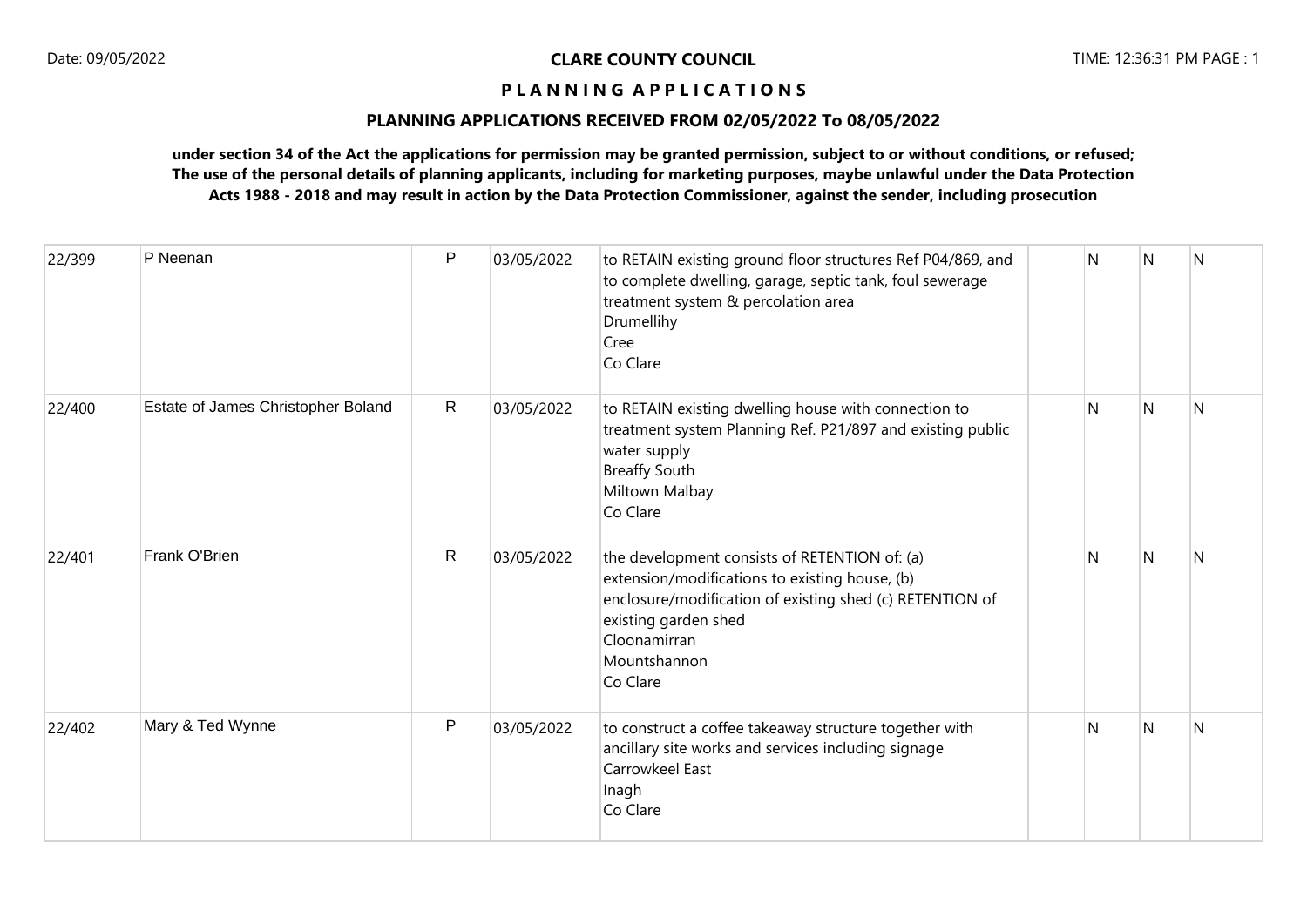# **PLANNING APPLICATIONS RECEIVED FROM 02/05/2022 To 08/05/2022**

| 22/403 | Shane Tuohy                    | P | 04/05/2022 | for the construction of a slatted agricultural building with an<br>underground slurry storage tank for housing livestock on the<br>existing farm complex together with all associated ancillary<br>and incidental works<br>Ballycorney<br>Killaloe<br>Co Clare                | N | N              | N            |
|--------|--------------------------------|---|------------|-------------------------------------------------------------------------------------------------------------------------------------------------------------------------------------------------------------------------------------------------------------------------------|---|----------------|--------------|
| 22/404 | Olympia Hall Management Co Ltd | P | 04/05/2022 | for the following works to apartments 3 & 4 (first floor);<br>construction of balconies, replacement of existing windows<br>with sliding glass doors together with all associated ancillary<br>and incidental site works<br>Merton Square<br>Kilkee Upper<br>Kilkee, Co Clare | N | $\overline{N}$ | N            |
| 22/405 | lan Doyle                      | P | 04/05/2022 | to construct a storey and half dwelling house, installation of a<br>wastewater treatment and percolation area, new site<br>entrance and associated site works<br>O'Shea's Acres<br><b>Broadford</b><br>Co Clare                                                               | N | N              | $\mathsf{N}$ |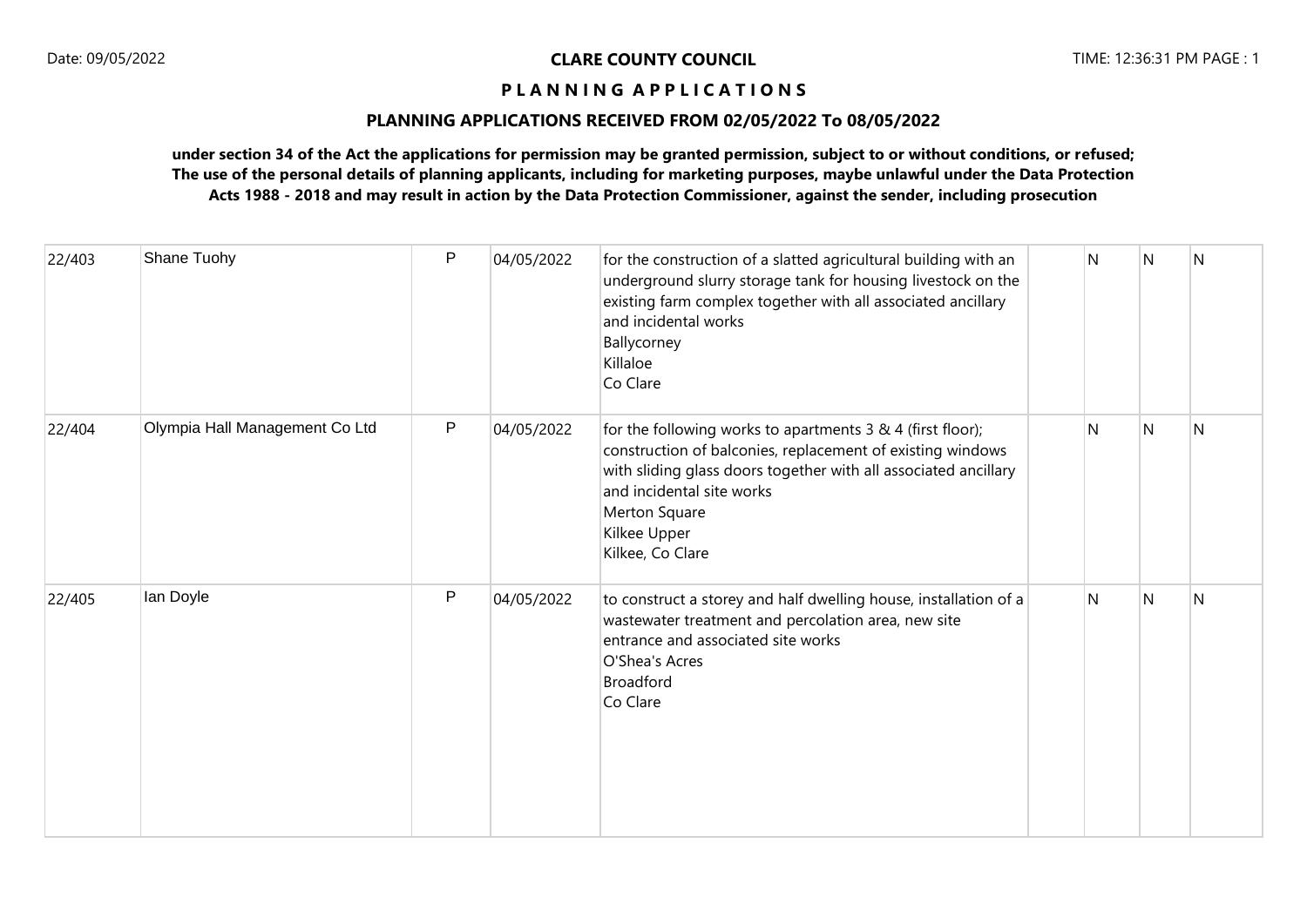# **PLANNING APPLICATIONS RECEIVED FROM 02/05/2022 To 08/05/2022**

| 22/406 | Woodhaven Developments Ltd         | P | 04/05/2022 | for development which will consist of the following (a) the<br>construction of 29 no. two storey dwelling houses (b) 4 no. 2<br>storey dwelling houses with optional additional attic space<br>accommodation (c) 3 no. single storey dwelling houses (d) all<br>ancillary site works and connection to public services<br>Church Road (R462)<br>Tulla Tld<br>Tulla Co Clare | N | N | N |
|--------|------------------------------------|---|------------|-----------------------------------------------------------------------------------------------------------------------------------------------------------------------------------------------------------------------------------------------------------------------------------------------------------------------------------------------------------------------------|---|---|---|
| 22/407 | Barra Oil Ltd                      | E | 04/05/2022 | to Extend the Appropriate Period for P16/251, P18/73 &<br>P19/450 to alter and reduce approved redevelopment design<br>of existing filling station permitted under P16-251 and P18-<br>73 together with all associated site development works and<br>services<br><b>Station Road</b><br>Ennistymon<br>Co Clare                                                              | N | N | N |
| 22/408 | Fergal O'Grady & Catriona Chambers | P | 04/05/2022 | to construct a dwelling house, garage, waste-water treatment<br>system and soil polishing filter together with all ancillary site<br>development works and services<br>Shanballysallagh<br>Tubber<br>Co Clare                                                                                                                                                               | N | N | N |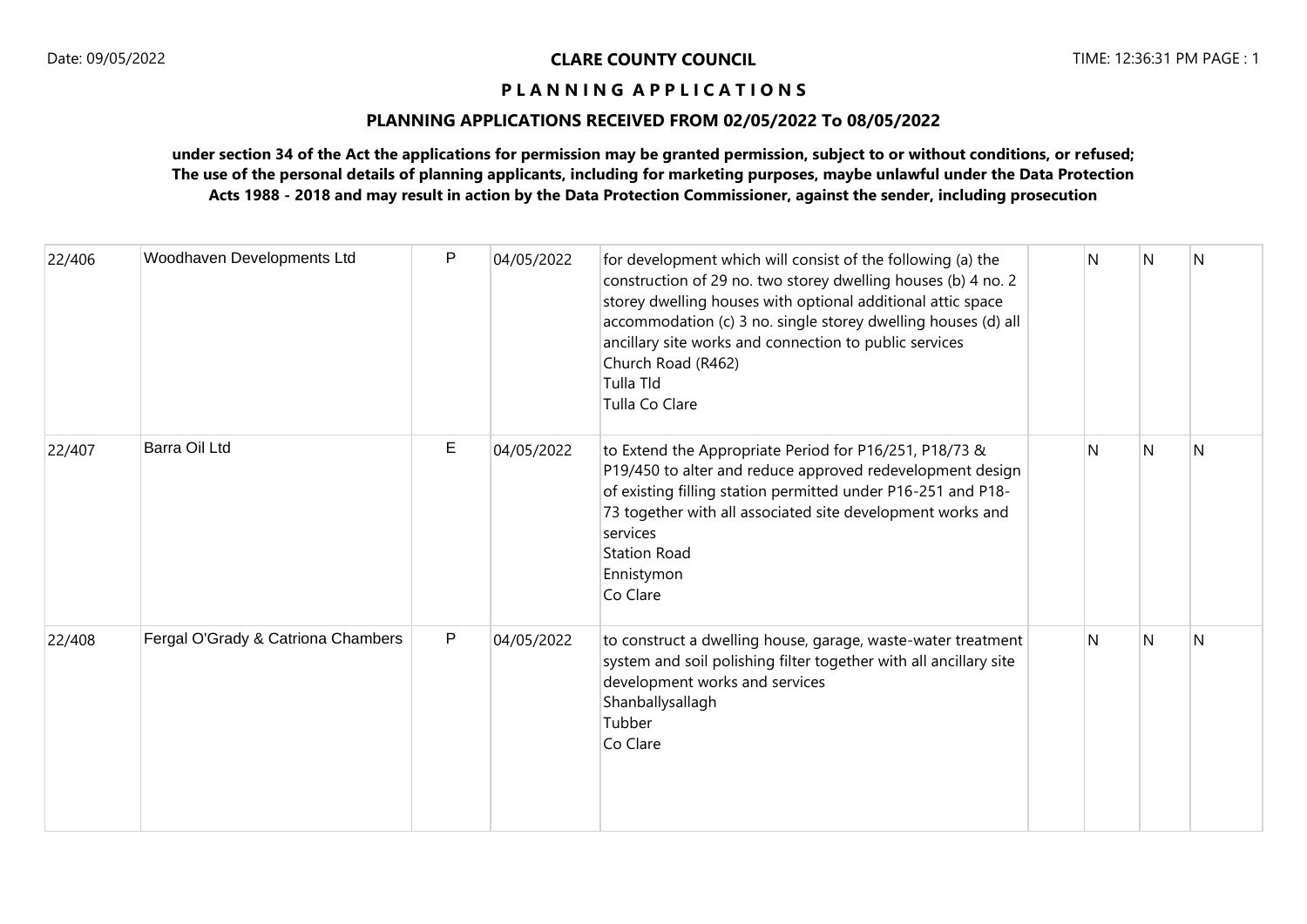# **PLANNING APPLICATIONS RECEIVED FROM 02/05/2022 To 08/05/2022**

| 22/409 | Hasan Jiad                  | P | 05/05/2022 | ar chead chun síneadh cúil a thógáil ar an teaghais atá ann<br>cheana, garáiste baile chun gairdín cúil móide gach saothar<br>coimhdeach láithreáin ag an seoladh thuas<br>5 Dun na hInse<br>Bóthar an leachta<br><b>Inis</b><br>Contae an Chláir | N | N            | $\overline{N}$ |
|--------|-----------------------------|---|------------|---------------------------------------------------------------------------------------------------------------------------------------------------------------------------------------------------------------------------------------------------|---|--------------|----------------|
| 22/410 | Conor Meaney                | P | 05/05/2022 | to construct a dwelling house, garage, wastewater treatment<br>system, site entrance and associated site works<br>Creevagh Beg<br>Quin<br>Co. Clare                                                                                               | N | <sup>N</sup> | IN.            |
| 22/411 | Kate & John McInerney       | P | 05/05/2022 | to construct a Hobby Garage/Store and associated site works<br>on a site adjacent to their existing dwelling house<br>Dough Tld.<br>Spanish Point<br>Co. Clare                                                                                    | N | N            | $\overline{N}$ |
| 22/412 | Grace Shalloo & Kevin Duffy | P | 05/05/2022 | for the construction of a dwelling house, wastewater<br>treatment system and new entrance including ancillary site<br>works<br>Ralahine South<br>Newmarket-on-Fergus<br>Co. Clare                                                                 | N | N            | N              |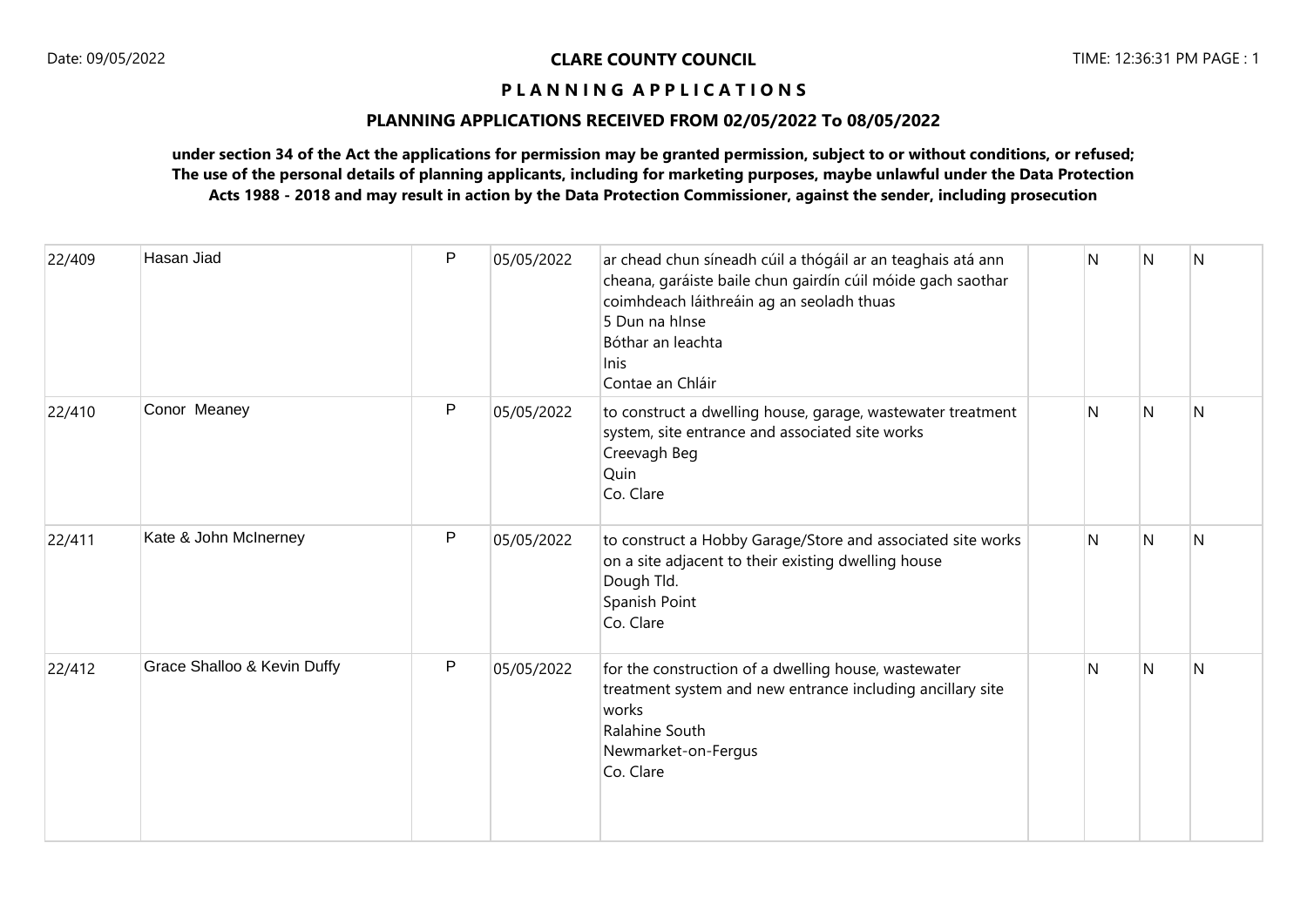# **PLANNING APPLICATIONS RECEIVED FROM 02/05/2022 To 08/05/2022**

| 22/413 | Keith and Deirdre Durack     | P            | 05/05/2022 | to construct a garage adjacent to their existing dwelling<br>house, and all associated site works<br>Cloonoolia North<br>Mountshannon<br>Co. Clare                                                                                                                                                         | N | N | N |
|--------|------------------------------|--------------|------------|------------------------------------------------------------------------------------------------------------------------------------------------------------------------------------------------------------------------------------------------------------------------------------------------------------|---|---|---|
| 22/414 | Edel Frawley & Sean Crawford | P            | 05/05/2022 | to construct dwelling house, garage, waste water treatment<br>system, entrance/exit and all ancillary works<br>Lackamore<br>Lahinch<br>Co. Clare                                                                                                                                                           | N | N | N |
| 22/415 | Joe & Imelda McNamara        | $\mathsf{P}$ | 05/05/2022 | to (a) Close up existing entrance from the R469 regional road.<br>(b) Create a new entrance and driveway from the L4114 local<br>road. (c) Construct a dwelling house, garage, wastewater<br>treatment system and all associated site works<br>Monanoe/Finanagh<br>Quin<br>Co. Clare                       | N | N | N |
| 22/416 | Neil Skehan                  | P            | 06/05/2022 | for detached single storey dwelling, detached domestic<br>garage, onsite wastewater treatment system and percolation<br>area, bored well, connection to necessary services, new<br>entrance together with all associated ancillary and incidental<br>site works<br>Kilbane<br><b>Broadford</b><br>Co Clare | N | N | N |